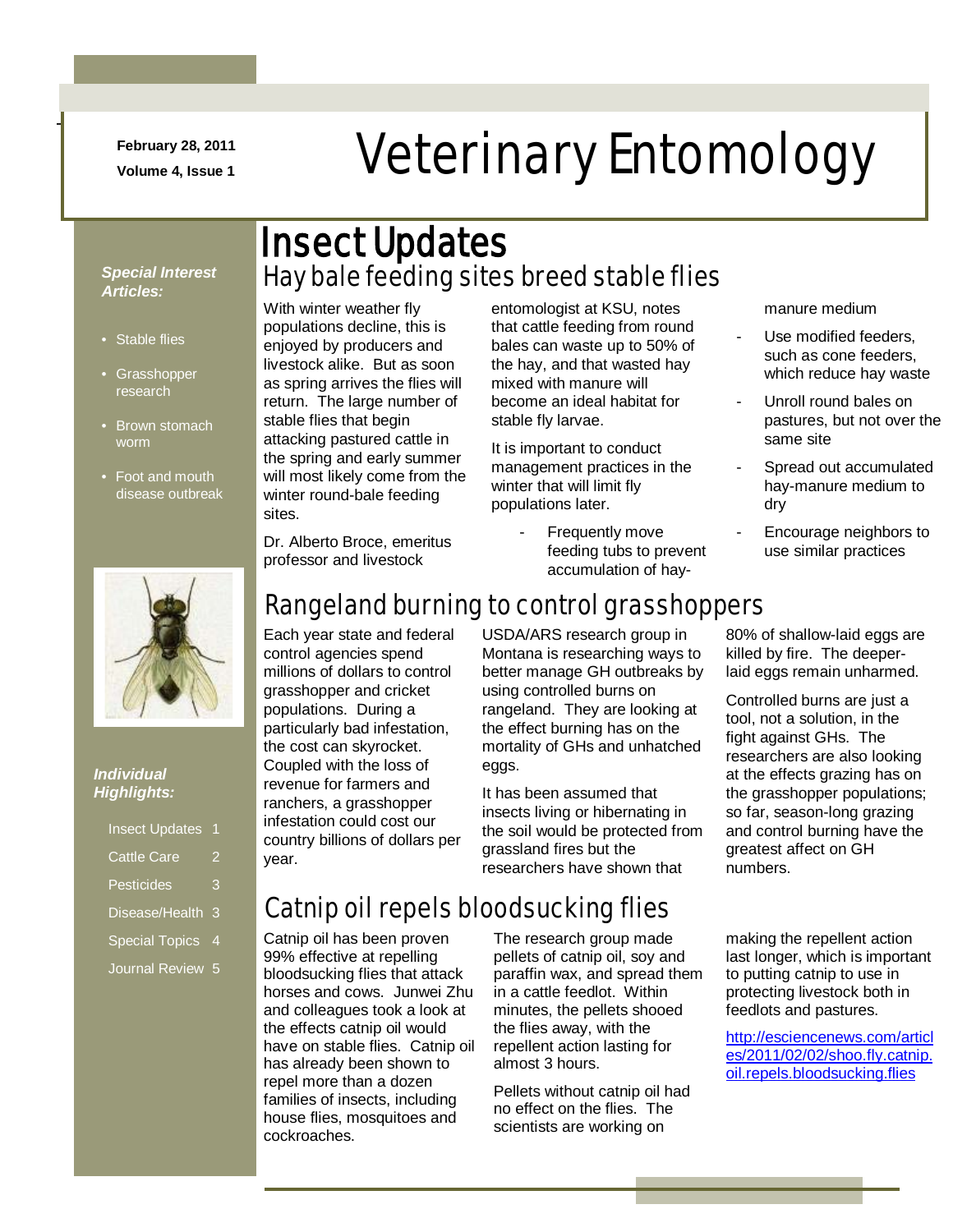## The brown stomach worm Cattle Care



*"The brown stomach worm costs the industry up to \$3 billion annually in lost weight gains; poor feed conversion and increased disease."*

#### **Texas AgriLife Extension PDF - Equine Piroplasmosis**

Equine Piroplasmosis is a tick-borne disease resulting from infection of horses, mules, donkeys and zebras by the protozoal blood parasites *Babesia caballi* or *Theileria equi*.

This new publication by Extension specialists gives detailed information on what it is, why it is important, vaccines and tests to use against it and travel restrictions because of it.

[http://animalscience.tamu.e](http://animalscience.tamu.edu/images/pdf/equine/equine-piroplasmosis.pdf) [du/images/pdf/equine/equin](http://animalscience.tamu.edu/images/pdf/equine/equine-piroplasmosis.pdf) [e-piroplasmosis.pdf](http://animalscience.tamu.edu/images/pdf/equine/equine-piroplasmosis.pdf)

One parasite that all cattle producers in all parts of the country should keep an eye out for this spring is the brown stomach worm, *Ostertagia ostertagi*.

It is the No.1 most damaging parasite in cattle and can inhibit feed intake, meaning cattle don't gain like they should and can't fight off other health issues as

easily.

The brown stomach worm is a bloodsucker that causes irritation and inflammation to the stomach and intestinal linings of cattle. A result of the inflamed, irritated stomach lining is that infected cattle will not properly absorb nutrients.

According to Gary Sides, a cattle nutritionist fro Pfizer

Animal Health Veterinary Operations, "injectables really do the best job on internal parasites, but lice control is better with pour-ons." Sides also recommends producers deworm cattle in the spring when cattle are grass fed, to protect against the brown stomach worm and other parasites.

### Tips from NCBA trade show: Control parasites at the right time

Merial – springtime deworming is a proven tool for protecting reproductive performance and boosting calf weaning weights. Springs treatments for cows and calves help prevent pasture contamination with worm eggs and larvae that can build up through the grazing season. Treated cows have improved appetites and better forage

intake.

Pfizer – also stresses the importance of spring deworming, pointing out that even through a cold winter, parasites survive just fine in their dormant state on pastures. As soon as the grass greens up you have worms. Treatment at this time improves productivity and protects cow health by

improving their response to pre-breeding vaccines.

Boehringer Ingelheim – as important as parasite control is, producers could do it too often or use inappropriate products and contribute to resistance problems in target parasites. Treat for external parasites with specific products rather than broad-spectrum insecticides.

## Cow-Calf: Improper dosing can be costly

It's no surprise that due to unforeseen circumstances cattle are sometimes given the wrong dose of an antibiotic unintentionally. This can lead to some important economic increases from additional

## IVOMEC Spring Challenge

Merial is conducting the IVOMEC Spring Challenge again for the  $4<sup>th</sup>$  year in a row. The event benefits producers with a risk-free way to ensure spring parasite control pays.

To participate, producers simply need to use any IVOMEC Brand Product on both their cows and calves in the spring. At weaning, if the improved 205-day adjusted

medicine costs, labor, performance loss, need for retreatment and potentially death loss.

Administering the correct dosage of medicine can help ensure that overuse of an

weight versus the 2010 weight does not cover the purchase price for the IVOMEC product used in the spring, Merial will provide an equal number of doses of any IVOMEC Brand Product for fall.

"Merial recognizes that in a tight economy, it's difficult to justify input costs if you aren't sure you are getting enough return, but nothing pays off like parasite control in the

expensive pharmaceutical doesn't occur and that this is minimal potential for any toxic effects to the animal or extended drug residue. Treating according to body weight will ensure that overdoses do not occur.

spring," says Frank Hurtig, DVM, MBA, director, Merial Large Animal Veterinary Services. "The goal is for producers to see a financial gain from their parasite control investment. Because we have confidence in our products, we are willing to back them so that if improvements aren't achieved, producers won't risk a profit loss on treatment expenses."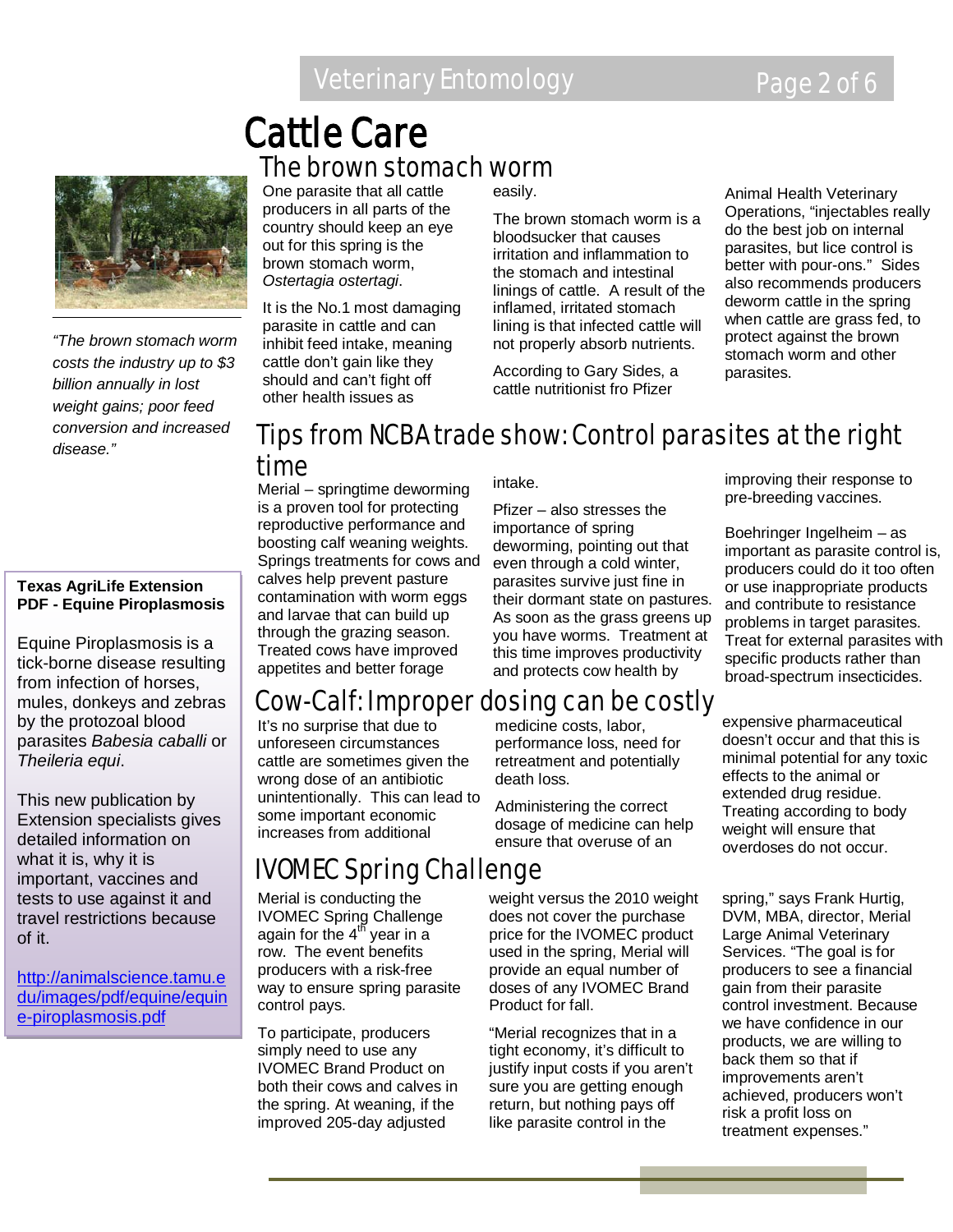## Safety Precautions for Total Release Foggers Pesticides Update/Outlook

[http://epa.gov/pesticides/factsheets/](http://epa.gov/pesticides/factsheets/fogger.htm) [fogger.htm](http://epa.gov/pesticides/factsheets/fogger.htm)

EPA developed this referenced fact sheet to help users reduce potential hazards associated with total release foggers. Total release foggers, aka "bug bombs," are pesticide products that contain aerosol propellants that release

their contents at once to fumigate an area. Because these products are often used around homes and aerosol propellants in these foggers are typically flammable, improper use may cause a fire or explosion. In addition to this hazard, failure to vacate premises during fogging or reentering without airing out may

## South Korea fails to stop FMD outbreak Human & Animal Disease & Health

It has been confirmed by South Korea that vaccinations developed to protect the country's remaining herds against the latest foot-and-mouth disease outbreak have failed. It has been confirmed that an additional case of the disease was diagnosed at a pig farm south of Seoul following the completion of FMD vaccinations.

The Ministry of Food, Agriculture, Forestry and Fisheries have reported 141 confirmed cases of animals with FMD since November 2010, when the first case of the latest outbreak was documented. Since then 3 million head of livestock, mainly hogs and cattle were culled as a precautionary measure.

## LSU AgCenter vaccine fights against cattle disease

Scientists at the LSU AgCenter have developed a vaccine that is showing results in preventing anaplasmosis, a disease that costs U.S. cattle and dairy producers an estimated \$300 million a year.

Anaplasmosis is spread by ticks and destroys red blood cells in cattle.

## Brucellosis infects Texas cattle herd

According to the Texas Animal Health Commission, a cattle herd in South Texas tested positive for brucellosis at a livestock market.

TAHC state epidemiologist Dr. Andy Schwartz said the herd may have been infected for a while, but the disease went undiagnosed due to lack of sales of adult testeligible cattle. Brucellosis affects cattle causing abortions, weak calves and low milk production.

"killed" vaccine, which means it uses the dead disease organism to create immunity in cattle. This is the only "killed" vaccine available to prevent anaplasmosis. It's being marketed by University Products LLC, according to an agriculture department news release.

The vaccine developed is a

The last known case in Texas occurred five years ago.

A full investigation is underway to determine the source of the disease and to track if any cattle with the disease left the herd. The infection highlights the importance of ongoing cattle surveillance and an effective system for tracing exposed animals.

result in illness.

- The fact sheet addresses:
- Pest Prevention First
- Safety Precautions
- Take Other Common-Sense **Precautions**
- EPA Labeling Actions to Reduce Risk of Fire
- For more Information

Damage has been estimated at more than \$1.8 billion.

Despite the culling, the outbreak continues to stretch across the country. The current outbreak is the most severe in the country's history, which goes back to 2000.

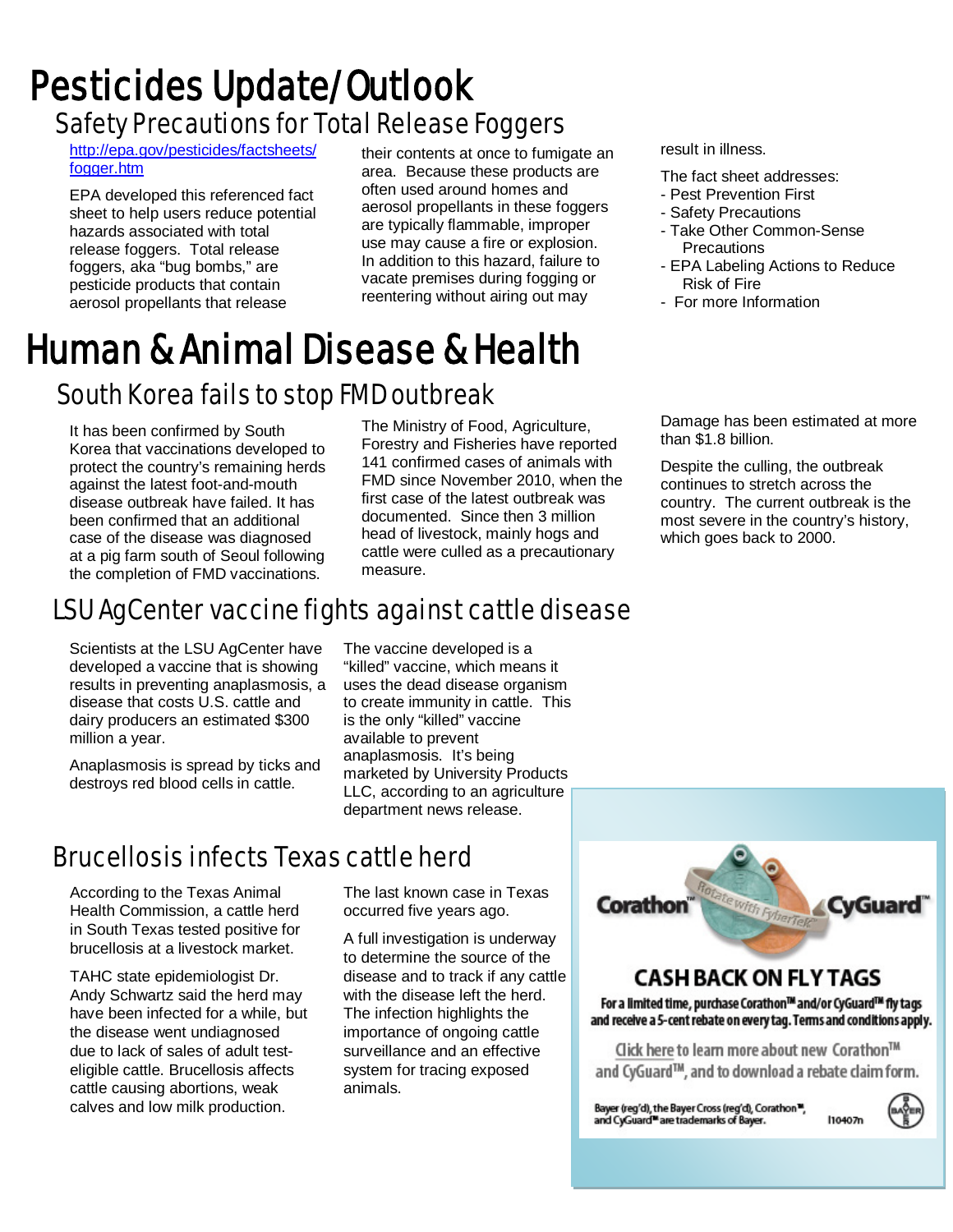## Special Topics of Interest

## HSUS placed on charity watchdog "naughty" list

The 2010 "Watchdog Report" from *Animal People News*, has determined that the Humane Society of the United States (HSUS) spends 50 cents for every donated dollar on continued fundraising and additional overhead costs.

HSUS conducted a fundraiser for the holidays in which they hoped to get

\$1.2 million, a staggering \$600,000 will likely go to raise more money, pay lobbyists, and fund HSUS's \$11 million pension plan. "HSUS's skewed spending priorities leave countless shelters without funds in today's tough economy," CCF reports.

*Animal People News*, the well-regarded newspaper of the animal-rights

movement, studied HSUS's 2009 federal income tax return and determined that 50% of HSUS costs were "overhead," not 29% as HSUS claims.

CCF's own analysis of HSUS's recent tax fillings indicates that HSUS shares less than 1% of the public's contributions with America's underfunded pet shelters.

## What beef producers should be thinking about for spring?

With spring just around the corner there are 13 key things to think about. **1.** Manage calving pens and pastures to minimize human, cow

and calf stress. Stay organized. **2.** An observation schedule should be implemented for calving first-calf heifers and cows; check every 2-3 hours.

**3.** Sanitation is key to reducing and/or eliminating calf scours.

**4.** Make sure every calf consumes adequate colostrum during the first 4- 12 hours after birth.

**5.** Keep accurate calving records, including cow identification (ID), calf ID, birth date, calving difficulty score and birth weight.

**6.** Calving books are essential sources of information; make sure you have a backup copy.

**7.** Body condition score cows. Thin and young cows will need extra energy to maintain yearly calving interval. **8.** If cow diets are going to be shifted from low- (poor quality forage or dormant grass) to high-quality forage (lush green grass) programs, begin a grass tetany prevention program at least 3 weeks prior to the forage switch.

**9.** Given the high price of mineral

supplements, conduct a needs assessment of your cowherd. **10.** When making genetic selections, use the most recent National Cattle Evaluation and herd records judiciously.

**11.** If new bulls are purchased, now is the time to start preparing them for their first breeding season. Bulls need to be properly vaccinated and condition to be athletic.

**12.** After calving and before breeding, vaccinate cows as recommended by your veterinarian.

**13.** Plan to attend beef production meetings.

*Source – Drovers CattleNetwork*

## Effects of winter storms slowly work through markets

Two major winter storms that hit just a week apart in February have affected virtually all sectors of cattle and beef markets, causing producers to scramble to care for animals and maintain production.

"Significant snowfall and record low temperatures, especially with the wind chills, have disrupted markets and pushed both cattle and cattle managers well out of their normal operating ranges," said Derrel Peel, Oklahoma State University Cooperative Extension livestock marketing specialist.

The worst part of all this, is that analysts expect it to take some time for the ripple effects of the storm to

work their way out of the system.

Spring calving is well under way. Theses cows are vulnerable, especially from a nutritional standpoint. Nutritional stress can lead to weak calves and death loss, as well as possibly poor rebreeding rates that would affect the 2012 calf crop.

"It's important to provide adequate quantity and quality of feed for cows in order to avoid loss of condition that may not be apparent until after they calve and begin lactating," said Leland McDaniel, Carter County Extension director and agricultural educator.

It has already been reported that a

number of stocker cattle have experienced poor performance and perhaps some weight loss for several days. The storms even caused some death loss, although not widespread.

"Many cattle on wheat had limited forage available, so they have already moved to market or will be moving very soon," McDaniel said. "The winter storms caused several cattle auctions in OK to close, but they are back open and running again."

Likewise, it does not appear that the storms affected the feedlots; no major cattle losses in the southern Great Plains states were experienced.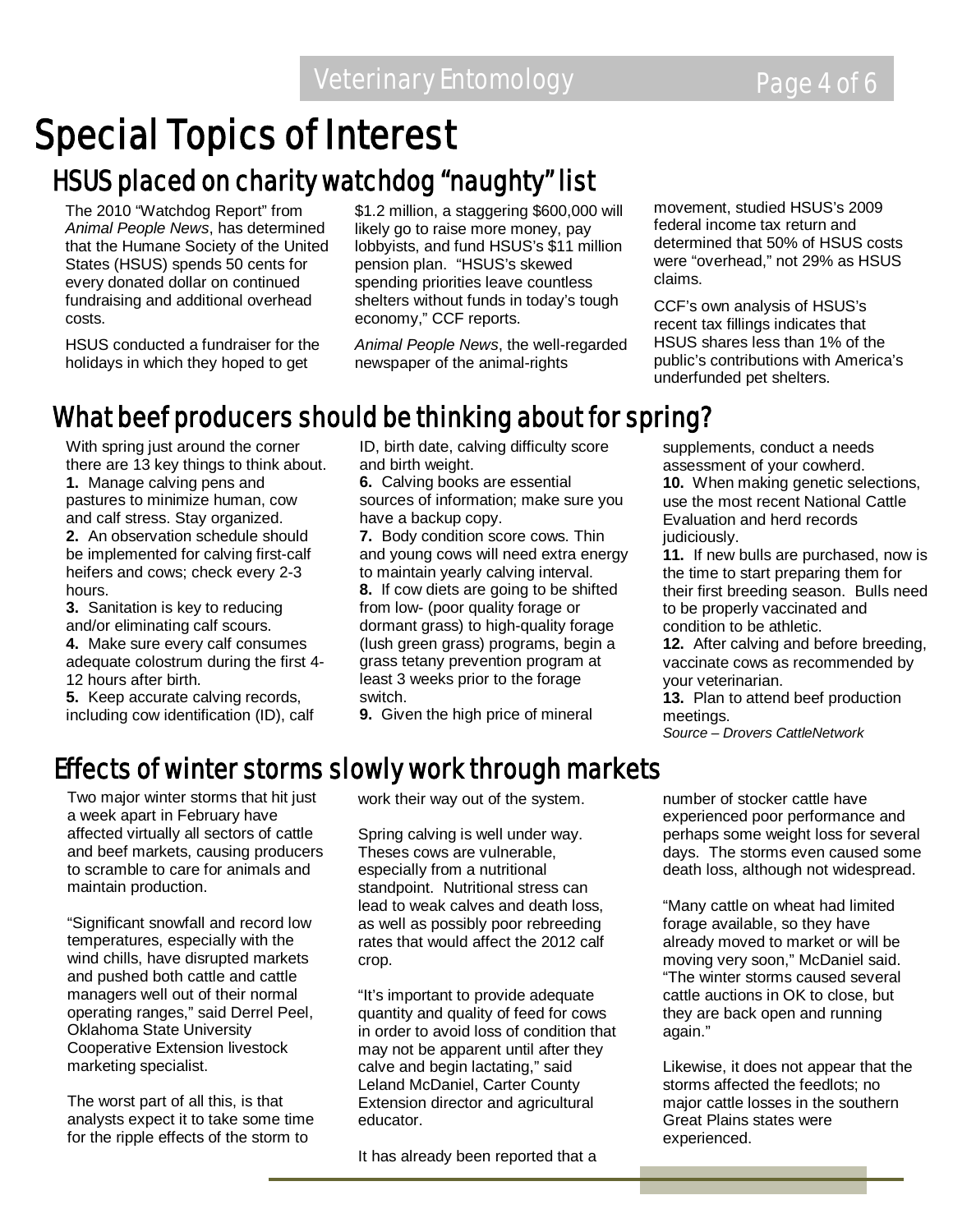## Journal Reviews

#### Host blood meal identification by multiplex polymerase chain reaction for dispersal evidence of stable flies (Diptera: Muscidae) between livestock facilities. 2011. Pitzer et al. J Med Entomol. 48: 53-60.

A species-specific multiplex polymerase chain reaction (PCR) targeting the cytochrome b gene of cattle, horses, humans and dogs was developed in order to determine the blood meal source from collected stable flies.

Stable fly blood meals were amplified 65% with cattle blood, 24% with horse blood, 9.5% with human blood and 1.6% with dog blood.

A dispersal range of 0.8 to 1.5 km was found to occur between the horse

#### Assessing permethrin resistance in the stable fly (Diptera: Muscidae) in Florida by using laboratory selections and field evaluations. 2010. Pitzer et al. J Econ Entomol. 103: 2258-2253.

The stable flies' susceptibility to the pyrethroid permethrin was determined in Florida in order to assess the possibility of resistance development.

Field collected stable flies

demonstrated a maximum of 57 and 21% survival to permethrin residues of  $3X$  and  $10X$  the  $LC_{99}$  of a susceptible strain, respectively. Stable flies from a facility with no record of insecticide use demonstrated a 20% survival to 3X

facilities and cattle pastures.

**The Impact.** The stable fly has the ability to travel short distances within a 48 hr period, therefore indicating that onsite sanitation of horse facilities may not be enough to protect the horses from bites.

concentration. Five generations of laboratory permethrin selection increased resistance 15-fold.

**The Impact.** Resistance to permethrin products are possible without insecticide class rotation.

#### The ability of selected pupal parasitoids (Hymenoptera: Pteromalidae) to locate stable fly hosts in a soiled equine bedding substrate. 2011. Pitzer et al. Environ Entomol. 40: 88-93.

The ability of three parasitoid wasps to find stable fly pupae in a laboratory setting was evaluated with two different arenas. The first arena consisted of large chambers of field-collected, soiled equine bedding substrate and

the second consisted of plastic cups with wood chips.

The *Spalangia* spp. were found to be more effective in locating stable fly pupae than *Muscidifurax raptorellus* in both setups and effectively located pupae in the large chambers.

**The Impact**. Parasitoid wasps are effective against stable flies but species is important, *M. raptorellus* is not recommended.

#### The potential of house flies to act as a vector of avian influenza subtype H5N1 under experimental conditions. 2011. Wanaratana et al. Med Vet Entomol. 25: 58-63.

The objective of this study was to investigate the potential for house flies to harbor the avian influenza (AI) H5N1 virus. Laboratory-reared flies were fed a mixture containing the AI virus.

The house flies were then later tested under various situations with RT-PCR to look for the AI virus.

**The Impact**. The data shows that house flies may harbor the AI virus and could therefore become a mechanical vector of the virus. More work is necessary.

#### Laboratory and field evaluation of formulated *Bacillus thuringiensis* var. *israelensis* as a feed additive and using topical applications for control of *Musca domestica*(Diptera: Muscidae) larvae in caged- poultry manure. 2011. Mwamburi et al. Environ Entomol. 40: 52-58.

The acute toxicity of *B. thuringiensis* var. *israelensis* was evaluated against larvae susceptible to *Bti* after duration of time in the lab, in the field via chicken feed and as a topical application in poultry houses.

The lab results showed larvae to be and increased exposure. In the field, larvae were showing a 90% reduction from feed additives after 4 weeks of

treatment.

**The Impact.** Adding *Bti* to chicken feed could potentially manage and control house fly populations in caged-poultry facilities.

#### Efficiency of sulphur in garlic extract and non-sulphur homeopathy in the control of the cattle tick Rhipicephalus (Boophilus) microplus. 2011. Costa-Junior & Furlong. Med Vet Entomol. 25: 7-11.

The objective of this project was to evaluate the efficacy of a non-sulphurbased homeopathic preparation and a sulphur-containing natural product against infestation by the cattle tick.

The project consisted of three groups of 6-8 month old cattle; group 1 was

the control, group 2 treated with nonsulphur preparation and group 3 treated with sulphur product. Cattle were infested with 8000 tick larvae twice per week for 5 months. Engorged females were recorded and collected every 14 days.

The sulphur product was 64% and the non-sulphur product was 24% efficient at decreasing the number of engorged females.

**The Impact.** Suplur products can reduce the intensity of a cattle tick infestation.